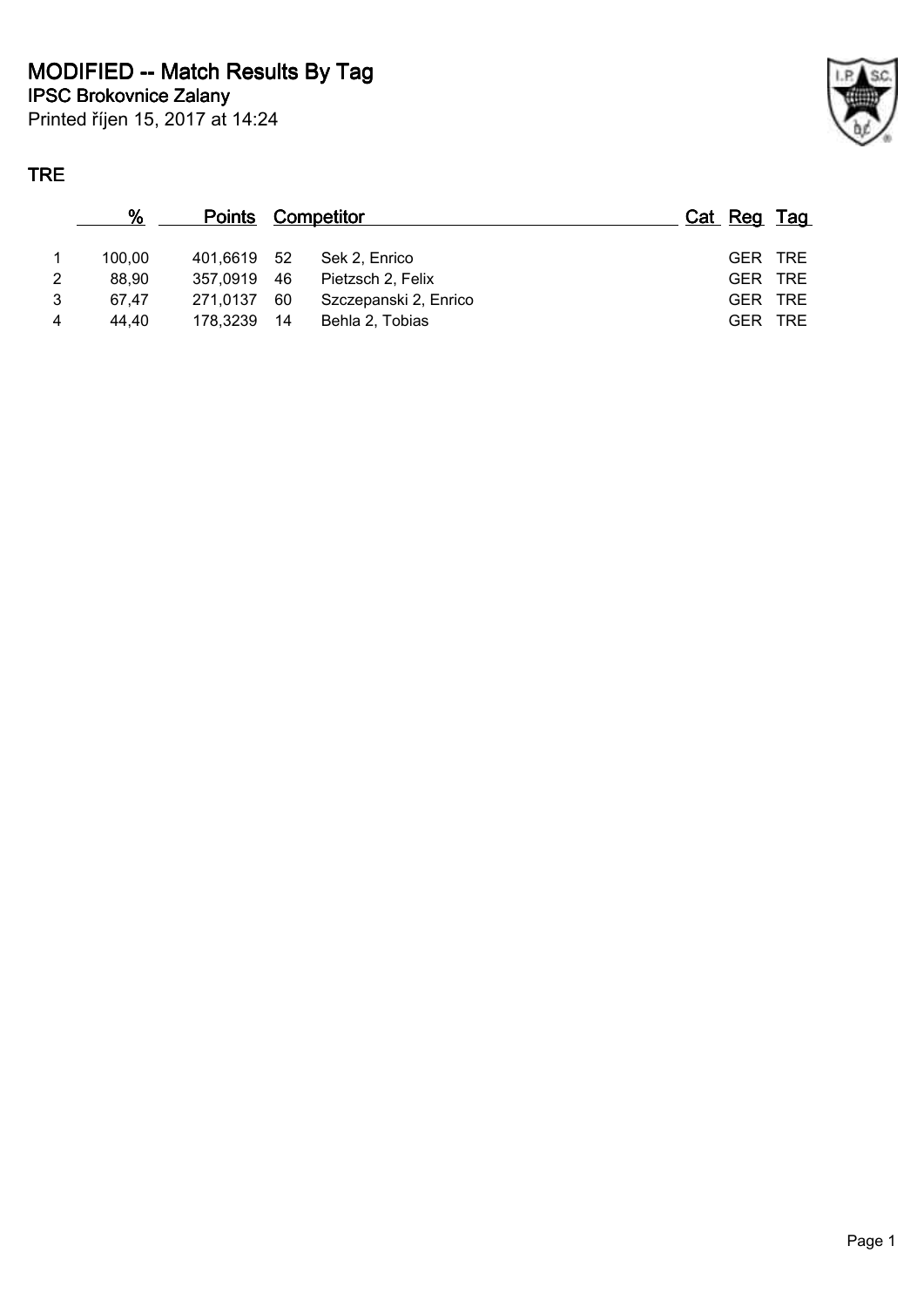

| %      |      |                                                       |                          |             |
|--------|------|-------------------------------------------------------|--------------------------|-------------|
| 100.00 |      | Sek. Enrico                                           |                          | GER ZAV     |
| 83,62  |      | Pietzsch, Felix                                       |                          | CZE ZAV     |
| 75.18  |      | Szczepanski, Enrico                                   |                          | CZE ZAV     |
| 41.63  | - 13 | Behla, Tobias                                         |                          | GER ZAV     |
|        |      | 412.4502 51<br>344,8960 45<br>310.0933 59<br>171.6987 | <b>Points Competitor</b> | Cat Reg Tag |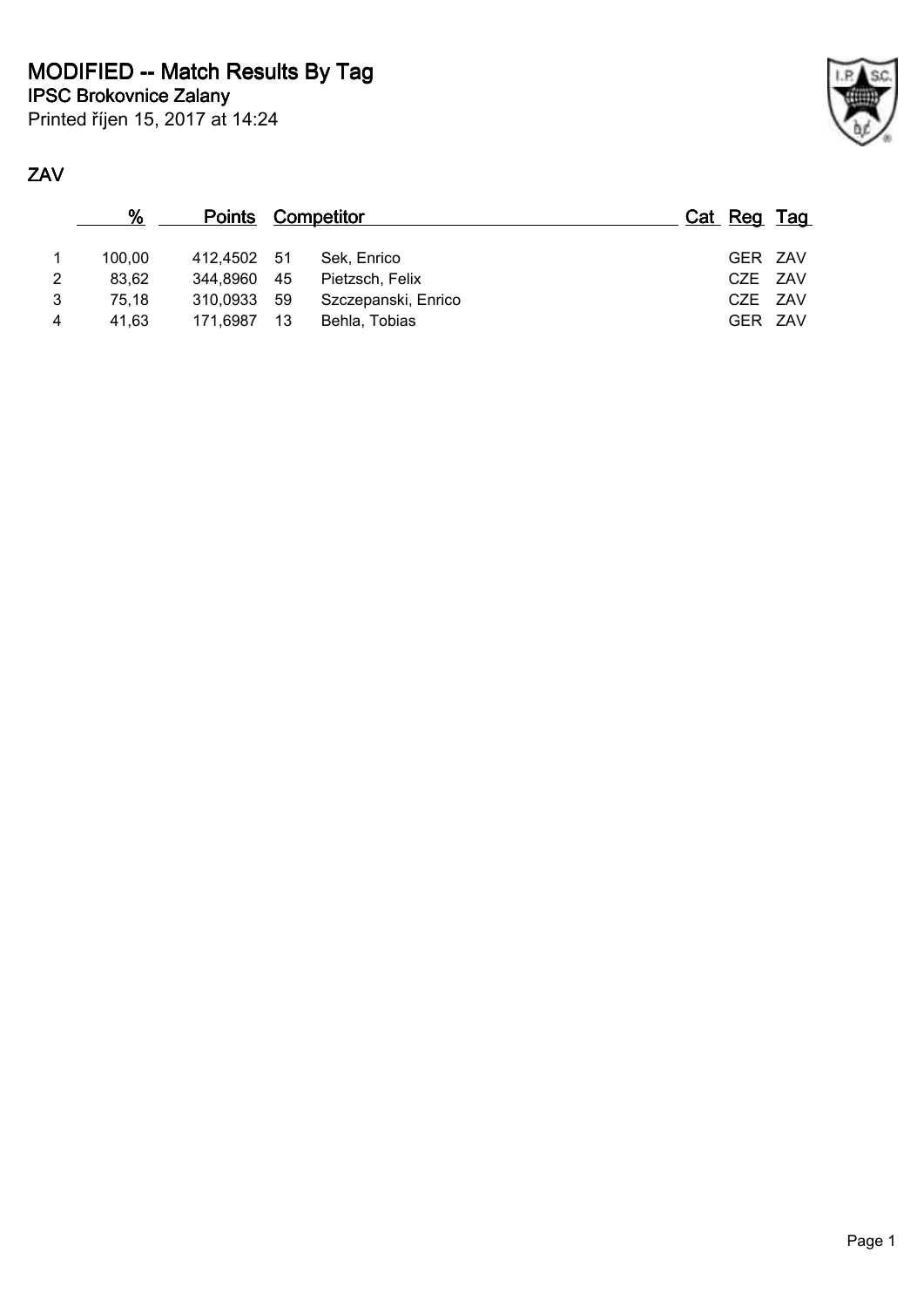



| %      | <b>Points Competitor</b> |                                 | Cat Reg Tag |  |
|--------|--------------------------|---------------------------------|-------------|--|
| 100.00 |                          | 348,9123 16 Bindik 2, Frantisek | CZE TRE     |  |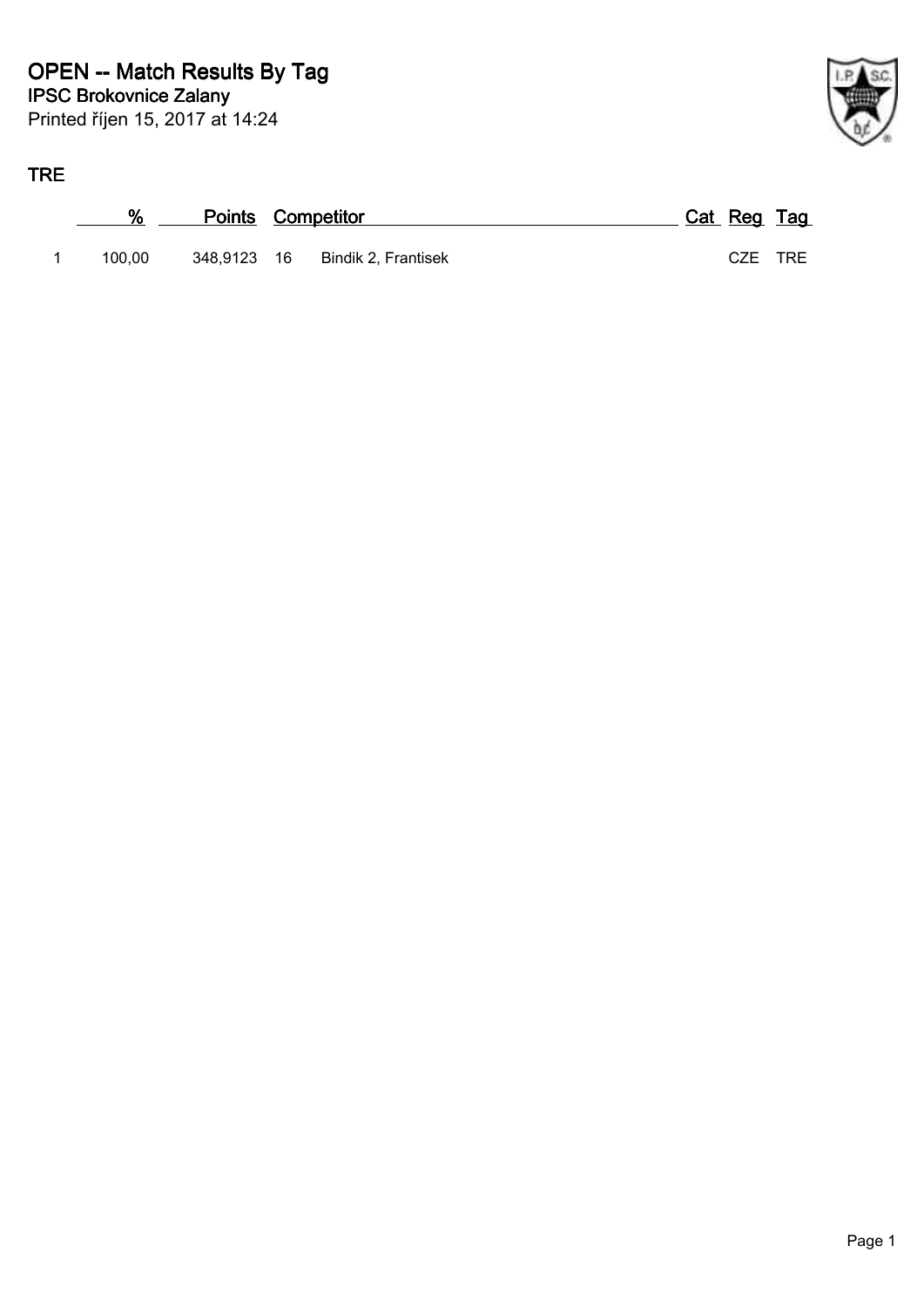Printed říjen 15, 2017 at 14:24

|                | %      | <b>Points Competitor</b> |    |                          |    | Cat Reg Tag |  |
|----------------|--------|--------------------------|----|--------------------------|----|-------------|--|
| $\mathbf 1$    | 100.00 | 415.8081 15              |    | <b>Bindik, Frantisek</b> |    | CZE ZAV     |  |
| 2 <sup>1</sup> | 98,75  | 410,6072 11              |    | Volhejn, Ladislav        |    | CZE ZAV     |  |
| 3              | 89,83  | 373,5265 12              |    | Caprata, Jaroslav        |    | CZE ZAV     |  |
| 4              | 86.01  | 357.6409                 | 48 | Polivka, Vladimir        | SS | CZE ZAV     |  |
| 5              | 69.41  | 288.6111                 | 19 | Caprata jun., Jaroslav   | J  | CZE ZAV     |  |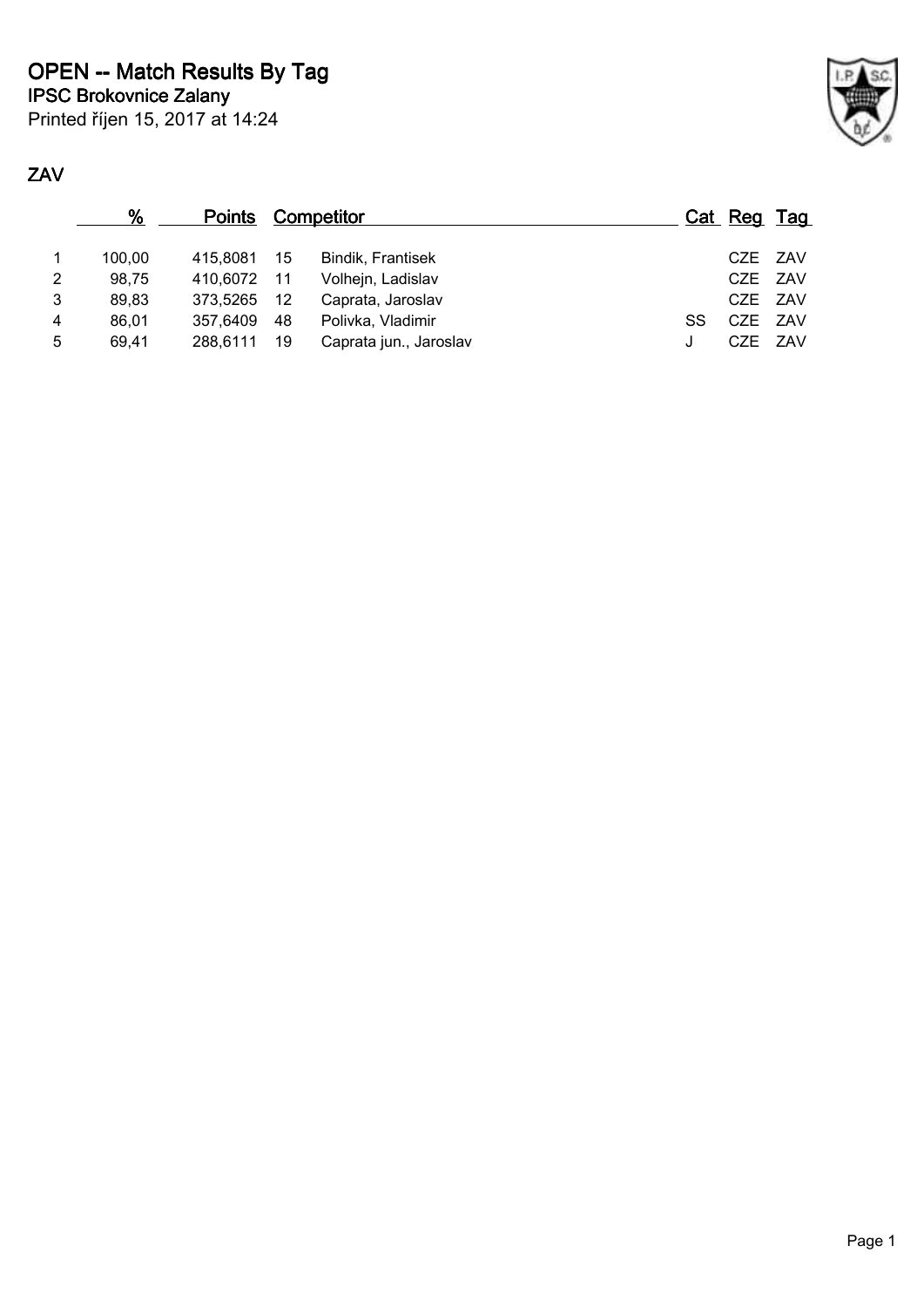Printed říjen 15, 2017 at 14:24

## **TRE**

| %      | <b>Points Competitor</b> |                  | Cat Reg Tag |  |
|--------|--------------------------|------------------|-------------|--|
| 100.00 | 403.3829 42              | Paul 2. Petr     | CZE TRE     |  |
| 73.81  | 297.7566 26              | Hruzek 2, Roman  | CZE TRE     |  |
| 63.34  | 255.5203 44              | Petrik 2, Martin | CZE TRE     |  |
|        |                          |                  |             |  |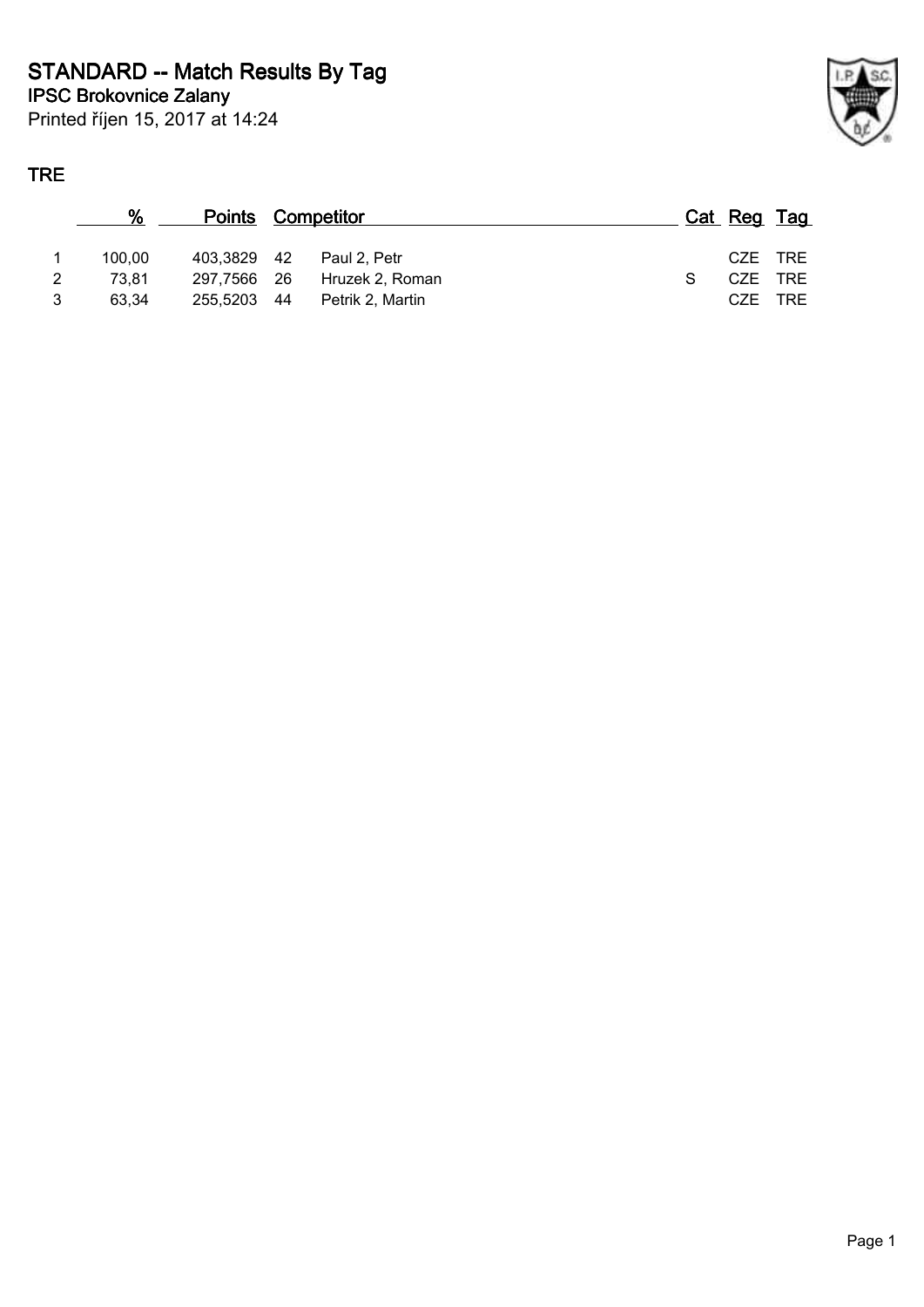**STANDARD -- Match Results By Tag**

**IPSC Brokovnice Zalany**

Printed říjen 15, 2017 at 14:24



|    | %      | <b>Points</b> |    | <b>Competitor</b>   |    | <u>Cat Reg Tag</u> |     |
|----|--------|---------------|----|---------------------|----|--------------------|-----|
| 1  | 100,00 | 421.3501      | 53 | Smid, Martin        |    | <b>CZE</b>         | ZAV |
| 2  | 93,18  | 392,6224      | 41 | Paul, Petr          |    | <b>CZE</b>         | ZAV |
| 3  | 80,93  | 340,9777      | 6  | Rehberger, Ivo      |    | <b>CZE</b>         | ZAV |
| 4  | 76,36  | 321,7427      | 18 | Bures, Vitezslav    |    | <b>CZE</b>         | ZAV |
| 5  | 74,84  | 315,3486      | 4  | Zicha, Josef        |    | <b>CZE</b>         | ZAV |
| 6  | 73,33  | 308,9593      | 25 | Hruzek, Roman       | S  | <b>CZE</b>         | ZAV |
| 7  | 67,45  | 284,2085      | 22 | Havranek, Rostislav |    | <b>CZE</b>         | ZAV |
| 8  | 59,33  | 249,9828      | 38 | Matousek, Jiri      |    | <b>CZE</b>         | ZAV |
| 9  | 51,28  | 216,0540      | 35 | Kucera, Petr        | S  | <b>CZE</b>         | ZAV |
| 10 | 50,58  | 213,1266      | 7  | Janouch, Pavel      |    | <b>CZE</b>         | ZAV |
| 11 | 49,99  | 210,6524      | 1  | Prepletany, Jan     | SS | <b>CZE</b>         | ZAV |
| 12 | 45,42  | 191,3685      | 8  | Svrcek, Radim       |    | <b>CZE</b>         | ZAV |
| 13 | 44,43  | 187,2084      | 20 | Censky, Tomas       |    | <b>CZE</b>         | ZAV |
| 14 | 43,90  | 184,9882      | 49 | Pospisil, Lukas     |    | CZE                | ZAV |
| 15 | 39,47  | 166,3029      | 63 | Ulman, Tomas        |    | <b>CZE</b>         | ZAV |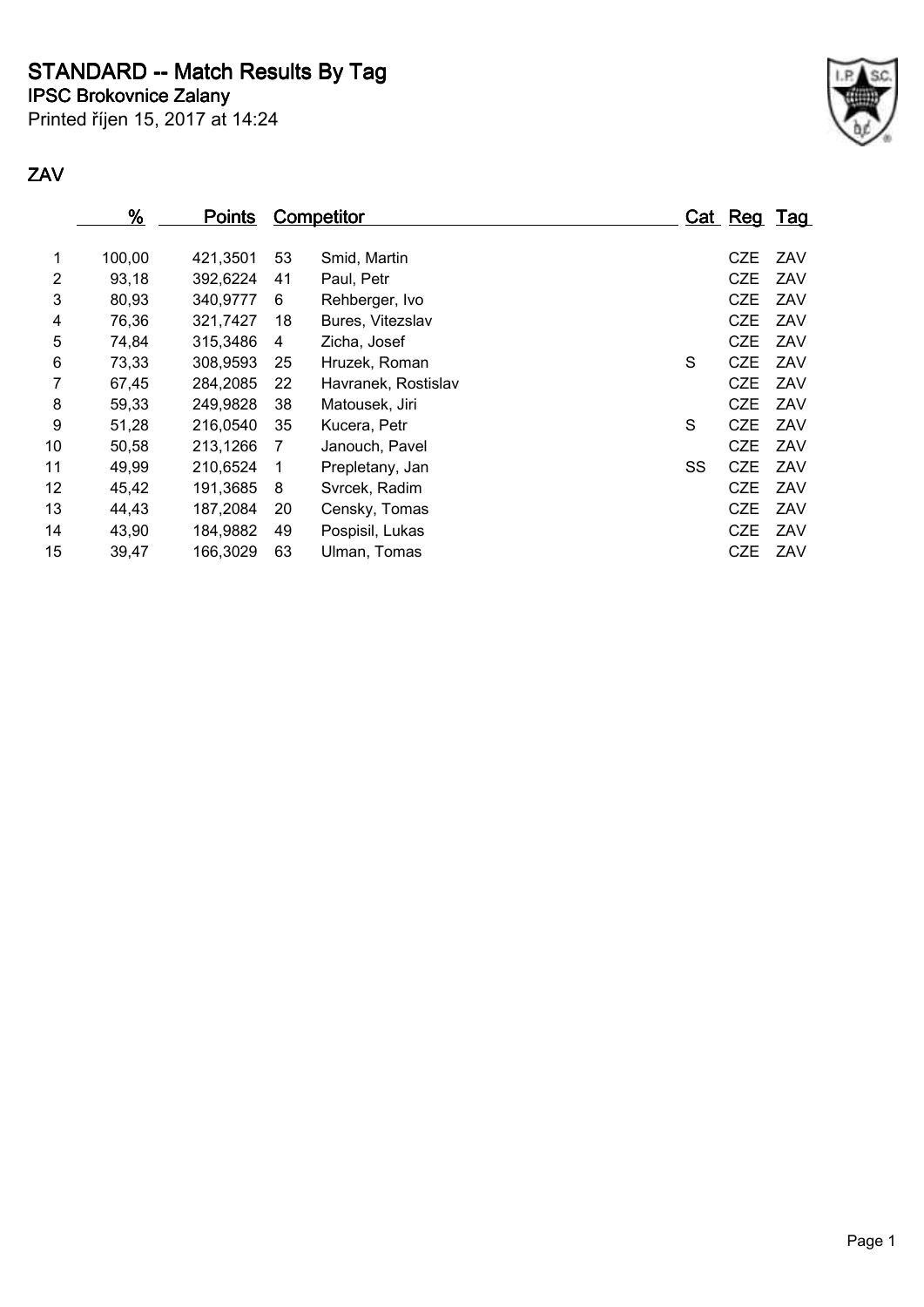# **STANDARD MANUAL -- Match Results By Tag**

**IPSC Brokovnice Zalany**

Printed říjen 15, 2017 at 14:24

### **TRE**

|                | %      | <b>Points Competitor</b> |      |                    |    | Cat Reg Tag |            |
|----------------|--------|--------------------------|------|--------------------|----|-------------|------------|
| $\mathbf{1}$   | 100.00 | 420.5908                 | - 71 | Vavrecka 2, Michal |    | CZE.        | TRE        |
| $\overline{2}$ | 81,38  | 342.2946                 | 68   | Vystyd 2, Vaclav   |    | CZE         | <b>TRE</b> |
| 3              | 78,72  | 331,0858                 | -55  | Stahl 2, Robart    | S  | CZE         | <b>TRE</b> |
| 4              | 73,98  | 311,1378                 | 69   | Ladic, Dva         | SS | CZE         | <b>TRE</b> |
| 5              | 62,54  | 263,0295                 | -72  | Frydl 2, Vaclav    |    | CZE         | <b>TRE</b> |
| 6              | 0,00   | 0,0000                   | 58   | Strnad 2, Ivo      | S  | CZE         | <b>TRE</b> |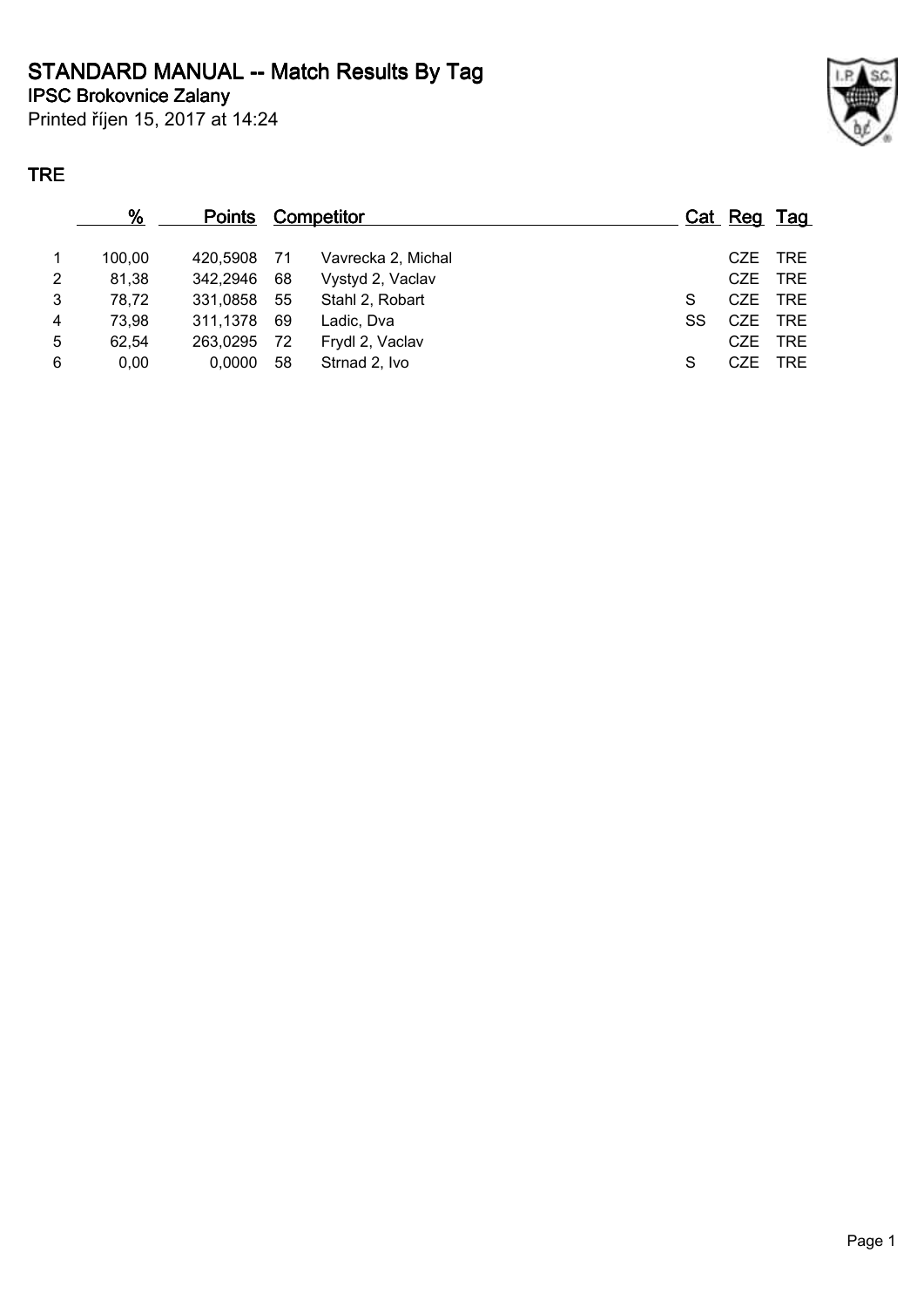## **STANDARD MANUAL -- Match Results By Tag**

**IPSC Brokovnice Zalany**

Printed říjen 15, 2017 at 14:24



|                     | %              | <u>Points</u>        |          | <b>Competitor</b>  |        | Cat Reg Tag |     |
|---------------------|----------------|----------------------|----------|--------------------|--------|-------------|-----|
|                     | 100,00         |                      |          |                    |        | <b>CZE</b>  | ZAV |
| 1<br>$\overline{c}$ | 91,39          | 401,6930             | 70       | Vavrecka, Michal   | SS     | <b>CZE</b>  | ZAV |
|                     |                | 367,0998             | 50       | Safranek, Lumir    |        | <b>CZE</b>  | ZAV |
| 3                   | 90,15          | 362,1340             | 29       | Kostak, Jan        |        | <b>CZE</b>  | ZAV |
| 4                   | 87,70<br>80,53 | 352,2915             | 36<br>21 | Ladic, Tibor       | SS     | <b>CZE</b>  | ZAV |
| 5<br>6              | 76,60          | 323,4719<br>307,7033 | 67       | Havel, Milan       |        | <b>CZE</b>  | ZAV |
| 7                   |                |                      | 9        | Vystyd, Vaclav     |        | <b>CZE</b>  | ZAV |
|                     | 73,72          | 296,1284             |          | Votocek, Milos     | S<br>S | <b>CZE</b>  | ZAV |
| 8                   | 72,25<br>70,26 | 290,2402             | 54       | Stahl, Robert      |        | <b>CZE</b>  | ZAV |
| 9                   |                | 282,2458             | 43       | Petrik, Martin     |        | <b>CZE</b>  | ZAV |
| 10                  | 69,37          | 278,6395             | 28       | Kohout, Jaromir    |        | <b>CZE</b>  | ZAV |
| 11                  | 66,96          | 268,9625             | 30       | Kotek, Michal      |        |             |     |
| 12                  | 66,41          | 266,7684             | 34       | Kruta, Jan         |        | <b>CZE</b>  | ZAV |
| 13                  | 62,47          | 250,9269             | 10       | Frydl, Vaclav      |        | <b>CZE</b>  | ZAV |
| 14                  | 61,10          | 245,4467             | 66       | Zvara, Martin      |        | <b>CZE</b>  | ZAV |
| 15                  | 57,48          | 230,8913             | 37       | Losek, Vladimir    |        | <b>CZE</b>  | ZAV |
| 16                  | 55,76          | 223,9793             | 24       | Hrdonka, Jan       |        | <b>CZE</b>  | ZAV |
| 17                  | 52,87          | 212,3609             | 62       | Simecek, Jiri      |        | <b>CZE</b>  | ZAV |
| 18                  | 51,11          | 205,2858             | 27       | Kadlec, Martin     |        | <b>CZE</b>  | ZAV |
| 19                  | 51,11          | 205,2858             | 73       | Kriz, Martin       |        | <b>CZE</b>  | ZAV |
| 20                  | 51,10          | 205,2521             | 57       | Strnad, Ivo        | S      | <b>CZE</b>  | ZAV |
| 21                  | 46,68          | 187,5026             | 31       | Kote, Vit          |        | <b>CZE</b>  | ZAV |
| 22                  | 38,99          | 156,6232             | 40       | Rehorek, Radek     |        | <b>CZE</b>  | ZAV |
| 23                  | 36,41          | 146,2760             | 3        | Horky, Pavel       |        | <b>CZE</b>  | ZAV |
| 24                  | 36,30          | 145,8187             | 65       | Spicka, Jan        |        | <b>CZE</b>  | ZAV |
| 25                  | 29,22          | 117,3683             | 2        | Hradek, Martin     |        | <b>CZE</b>  | ZAV |
| 26                  | 27,64          | 111,0170             | 5        | Puncochar, Jaromir | S      | <b>CZE</b>  | ZAV |
| 27                  | 25,28          | 101,5561             | 61       | Silhan, Jiri       |        | <b>CZE</b>  | ZAV |
| 28                  | 21,79          | 87,5223              | 56       | Stejskal, Milan    |        | <b>CZE</b>  | ZAV |